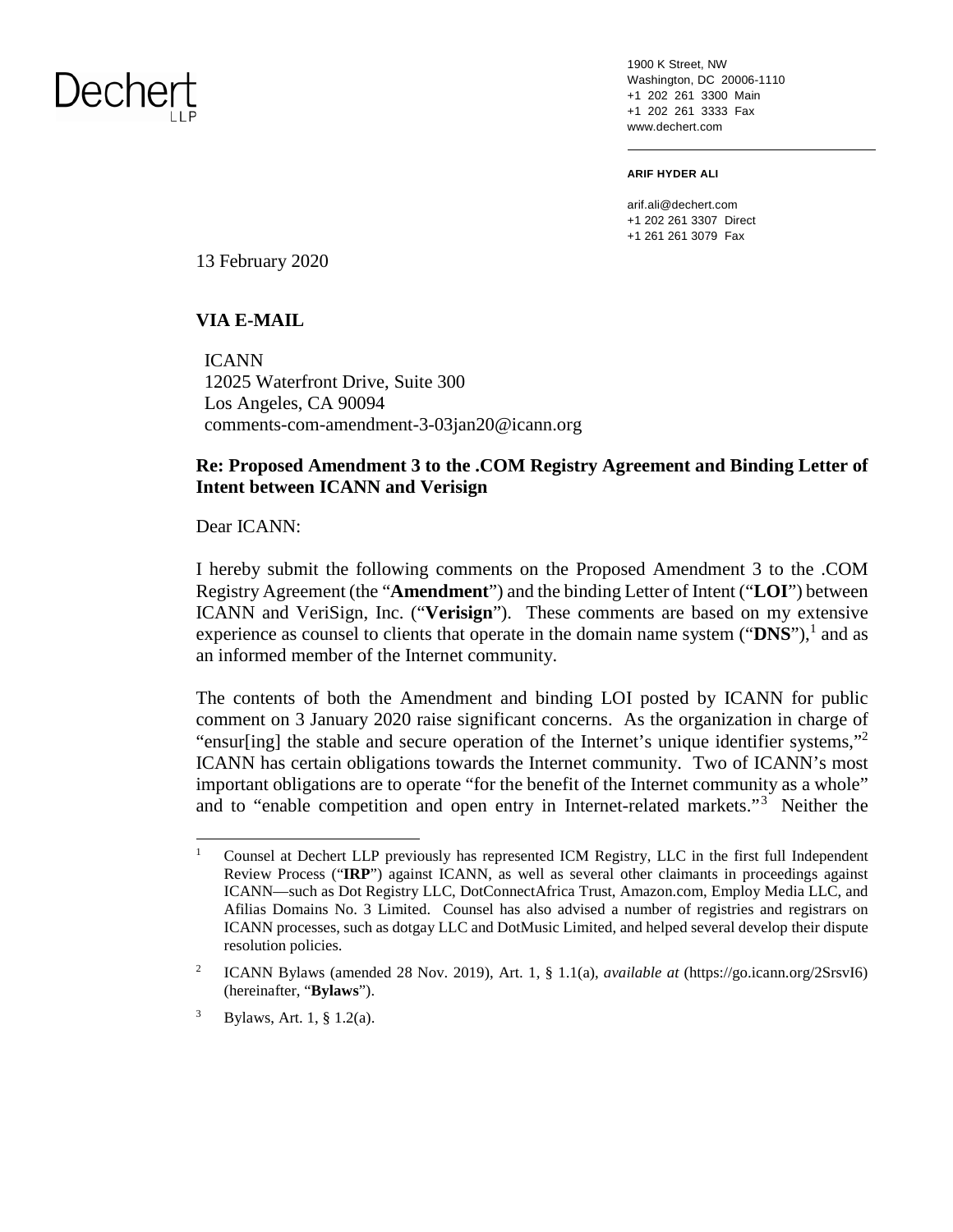ICANN 13 February 2020 Page 2

Amendment nor the LOI support these obligations. Rather, the Amendment and the LOI will only strengthen Verisign's dominance of the DNS at the expense of other market participants.

I therefore feel compelled to submit this comment for ICANN's consideration,<sup>4</sup> well knowing that ICANN might give far less "weight" to my comments than those of its supporting organizations, its advisory committees, and even Verisign itself.<sup>5</sup> As explained further below, Verisign presently dominates the DNS, and the proposal would vastly strengthen Verisign's power (**Section 1**). Worse yet, the Amendment contains several troubling revisions to the .COM Registry Agreement that will benefit *only* Verisign, and are being granted to Verisign for no discernable reason (**Section 2**). And, in fact, the revisions contained in the Amendment and LOI raise significant concerns about ICANN's cozy relationship with Verisign (**Section 3**).

### **1. The Proposed Amendment and LOI Will Exacerbate Verisign's Already Anti-Competitive Dominance of the DNS**

Without question, the .COM generic top-level domain ("**gTLD**") currently is the most recognized and sought after gTLD in the DNS. The public generally associates owning a commercial website with owning a ".COM" domain name—the world, after all,

<sup>4</sup> ICANN's recent treatment of the public comment process for the amendments to the .ORG Registry Agreement suggests that ICANN likely has already decided to implement both the Amendment and LOI without consideration of the public comments received through this process. *See* "First quarter 2019 Archives by date" ICANN (2 May 2019), *available at* (https://go.icann.org/2OzUIva); "Second quarter 2019 Archives by date" ICANN (29 May 2019), *available at* (https://go.icann.org/371qpUN) (listing over 3,000 public comments protesting the removal of price controls in the .ORG Registry Agreement). *Cf. Paulsen v. Daniels*, 413 F.3d 999, 1005 (9th Cir. 2005) ("It is antithetical to the structure and purpose of the APA for an agency to implement a rule first, and then seek comment later."). ICANN's apparent disregard for public comments violates both its Articles of Incorporation and Bylaws.

<sup>5</sup> ICANN's former General Manager of Public Participation, Kieren McCarthy, has acknowledged publicly that, at least in the past, where "a comment period gains wide awareness" and generates a large amount of public comments, ICANN has utilized "some kind of weighting system" to ensure that only the "more considered" comments "are given the necessary consideration." ICM Registry, "A Summary and Analysis of ICANN's Public Comment Period on Dot-XXX", Circle ID (18 May 2010), *available at* (https://bit.ly/2OKh9hu). Under that model, the "ICANN Supporting Organizations and Advisory Committees" and "[a]ffected parties"—here, Verisign—are considered the "highest weighted response[s]," whereas "[i]ndividual members of the public" are weighted less. *Id.*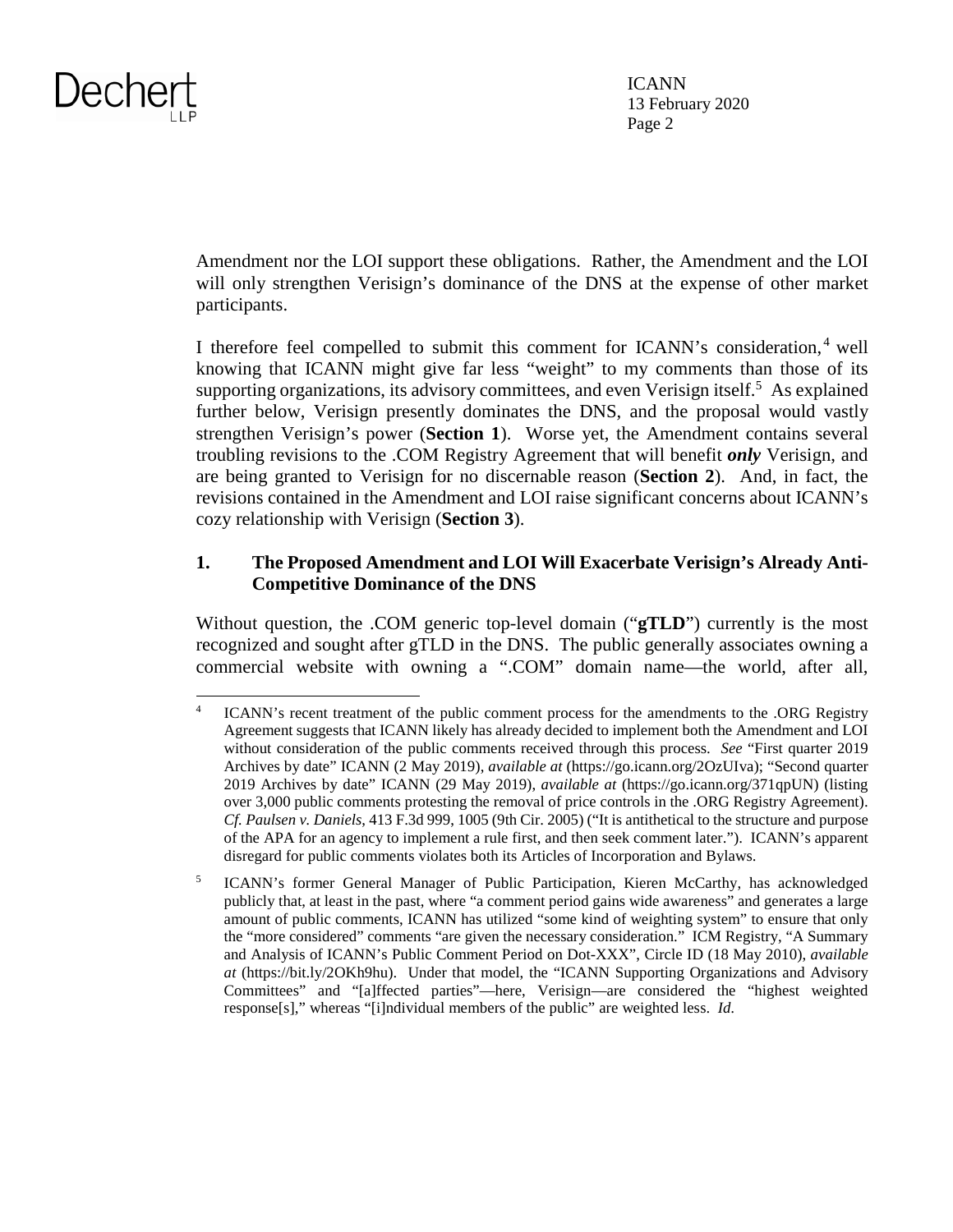ICANN 13 February 2020 Page 3

experienced a .COM boom and not a .NET boom or a .ORG boom. There are over *144 million* registered .COM domain names presently in the DNS, which is over *118.9 million more* registrations than the second largest reported domain in the DNS: .TK.<sup>6</sup> And, despite ICANN's New gTLD Program, the amount of domain name registrations for .COM continues to *increase* on a yearly basis.<sup>7</sup>

As the registry for the .COM gTLD, Verisign undeniably dominates the DNS. As Members of the United States Senate have observed:

Because of Verisign's exclusive control of the .com registry—a responsibility that benefitted an arrangement between ICANN and the NTIA—American businesses and consumers with an interest in registering or renewing a .com domain name have had no meaningful competitive alternatives within the .com registry marketplace. In effect, Verisign's government-approved control of the .com registry allows it to operate as a monopoly—a fact that has not gone unnoticed in the financial services industry and the stock market. $[{}^{8}]$ 

Financial analysts who have studied the company agree, describing Verisign as having "a virtual monopoly on Internet domains" that gives it "unrivalled power" in "the fastestgrowing industry in the world—the Internet."<sup>9</sup> Industry observers have likewise concluded that Verisign "holds a legal monopoly on the DNS industry" and that "VeriSign's exclusive contract with [ICANN] gives the company a significant barrier to entry for competitors." $10$ 

<sup>6</sup> Verisign, "The Domain Name Industry Brief" Vol. 16, Issue 4 (Dec. 2019), p. 2, *available at* (https://bit.ly/375O2eA) (noting that there are only 25.1 million domain name registrations for the .TK domain) (hereinafter, "**Industry Brief**").

<sup>7</sup> *Id.* ("The .com and .net TLDs had a combined increase of 5.7 million domain name registrations, or 3.8 percent, year over year.").

<sup>8</sup> Letter from Senators T. Cruz, M. Lee, and S. Duffy (United States Senate) to R. Hesse (Acting Assistant Attorney General, United States Department of Justice) (12 Aug. 2016), p. 2, *available at*  (https://bit.ly/2Uw6TwX) (paragraph break omitted).

<sup>9</sup> Marshall Hargrave, "Profit from a 'Monopoly on the Internet' with 45% Upside" StreetAuthority (6 Nov. 2013), *available at* (https://yhoo.it/31vDNiC).

<sup>&</sup>lt;sup>10</sup> Brian Katz, "VeriSign Is Brian Katz's Highest Conviction Holding – Here's Why" Seeking Alpha (29 Dec. 2009); "Verisign: Time to Make Some Real Money" Seeking Alpha (29 Jun. 2016).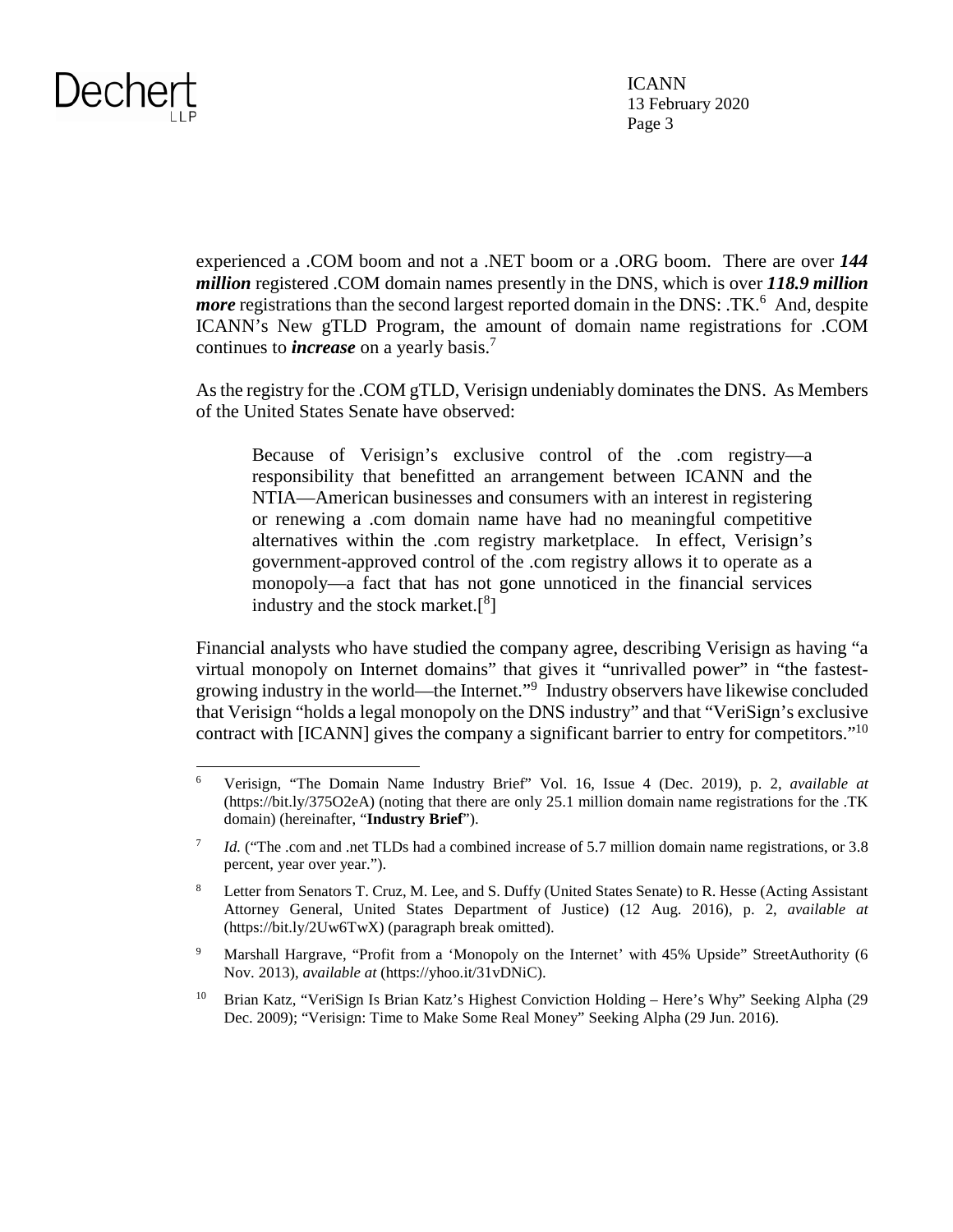ICANN 13 February 2020 Page 4

Verisign's market power is so significant that the United States Department of Commerce ("**DOC**") specifically imposed a price cap on the price of .COM registrations to protect the public interest through its Cooperative Agreement with Verisign (the "**Cooperative**  Agreement").<sup>11</sup> The DOC remained so concerned about Verisign that it maintained "sufficient oversight [over the .COM Registry Agreement] by retaining the Department's approval authority for changes to the .com Registry Agreement" even *after* the United States Government handed ICANN control of the IANA functions and stepped away from oversight of the DNS in 2016.<sup>12</sup> As evidenced by the DOC's treatment of the .COM Registry Agreement, Verisign's dominance of the DNS as the .COM registry must be checked by ICANN in order to restrain Verisign's already troubling monopoly power. Like the DOC and in accordance with its duties to the public, ICANN should be ensuring that Verisign does not abuse its position or gain even-greater power in the DNS.

However, by agreeing to the Amendment and LOI, ICANN not only has failed as the regulator of the DNS but also has shirked one of its fundamental duties: the promotion and protection of competition in the DNS. The Memorandum of Understanding between the DOC and ICANN, which officially recognized that ICANN would oversee the DNS, explains that ICANN was incorporated to privatize management of the DNS "in a manner that *increases* competition." <sup>13</sup> Underlying this obligation was the need to break the monopoly that Network Solutions, Inc.—the former .COM registry and Verisign's predecessor—had over the DNS. Becky Burr, the first Chairman of the ICANN Board, even testified before the United States Senate that ICANN's "primary mission was to break

<sup>11</sup> Verisign, "Verisign Statement on .com Registry Agreement Renewal" (1 Nov. 2012), *available at* (https://bit.ly/2H0E5oj) ("This price increase structure, among other restrictions, was negotiated with the Justice Department in order to cap Verisign's ability to increase prices, a structure deemed then by the Commerce Department to be in the public interest."); Department of Commerce, "Amendment to Financial Assistance Award" (29 Nov. 2012), *available at* (https://bit.ly/2OzV05e) ("This agreement is hereby amended to . . . cap the price of .com registrations at \$7.85 and allow VeriSign to take price increases only upon prior written approval of the Department . . . .").

<sup>12</sup> Special Award Conditions NCR-92-18742 Amendment Thirty-Five (35) (26 Oct. 2018), p. 1, *available at* (https://bit.ly/386xk03) (hereinafter, "**Amendment 35**").

<sup>&</sup>lt;sup>13</sup> Memorandum of Understanding Between the U.S. Department of Commerce and Internet Corporation for Assigned Names and Numbers (25 Nov. 1998), Section II.A., *available at* (https://go.icann.org/387r73Y) (emphasis added).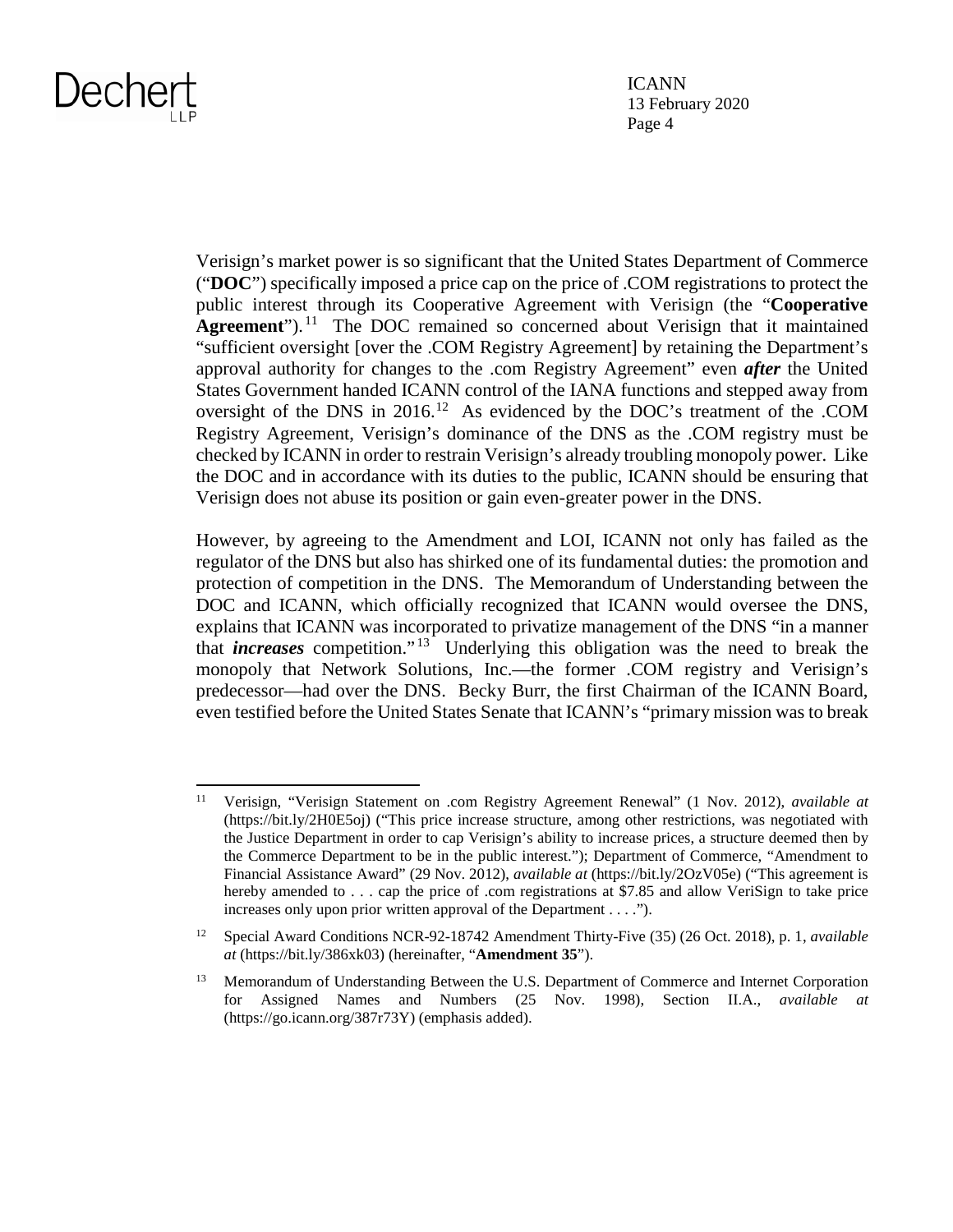

the monopoly of Network Solutions."<sup>14</sup> But Verisign's dominance has exponentially eclipsed DNS' market power, and the proposed Amendment and LOI would only accelerate that troubling trend.

The importance of competition in the DNS to ICANN is evident. ICANN's Bylaws and Articles both affirm that ICANN will operate "for the benefit of the Internet community . . . through open and transparent processes that enable competition and open entry in Internet-related markets."<sup>15</sup> ICANN has repeatedly claimed it is dedicated to "promot[ing] competition" in the DNS, specifically for registry services.<sup>16</sup> ICANN must therefore "manage the Internet [DNS] in a manner that permits market mechanisms to support competition and consumer choice so that lower costs are realized, innovation is promoted, and user choice and satisfaction are enhanced."<sup>17</sup>

But instead of restricting Verisign's influence over the DNS, ICANN's proposed Amendment and LOI will only help Verisign cement and expand its monopoly.

<sup>17</sup> Letter to Peter Dengate-Thrush, ICANN Chairman, from Meredith A. Baker, Acting Assistant Secretary for Communications and Information (18 Dec. 2008), p. 1, *available at* (https://go.icann.org/2H7r0tf).

<sup>&</sup>lt;sup>14</sup> ICANN's Expansion of Top Level Domains, Hearing before the Committee on Commerce, Science, and Transportation, S. Hrg. 112-394, Testimony of Esther Dyson (8 Dec. 2011), *available at*  (https://bit.ly/2Srt9W2).

<sup>&</sup>lt;sup>15</sup> Amended and Restated Articles of Incorporation of Internet Corporation for Assigned Names and Numbers (3 Oct. 2016), Art. 3, *available at* (https://go.icann.org/387weB9); Bylaws, Art. 1, § 1.2(a).

<sup>&</sup>lt;sup>16</sup> Bylaws, Art. 1, § 1.2(b)(iv) ("In performing its mission, the following 'Core Values' should guide the decisions and actions of ICANN . . . [which include] [i]ntroducing and promoting competition in the registration of domain names where practicable and beneficial in the public interest . . . ."); "What Does ICANN Do?" ICANN (25 Feb. 2012), *available at* (https://go.icann.org/2tGDiGc); "Competition, Consumer Trust and Consumer Choice Review," ICANN (last visited 13 Feb. 2020), *available at* (https://go.icann.org/2H0EuqP) ("ICANN is committed to ensuring that it will adequately address issues of competition . . . ."); Paul Twomey, "The Future of the Internet" ICANN (9 May 2007), p. 4, *available at* (https://go.icann.org/2OyUVi9) (identifying a principle of operation as "[p]romote competition and choice for registrants and other users").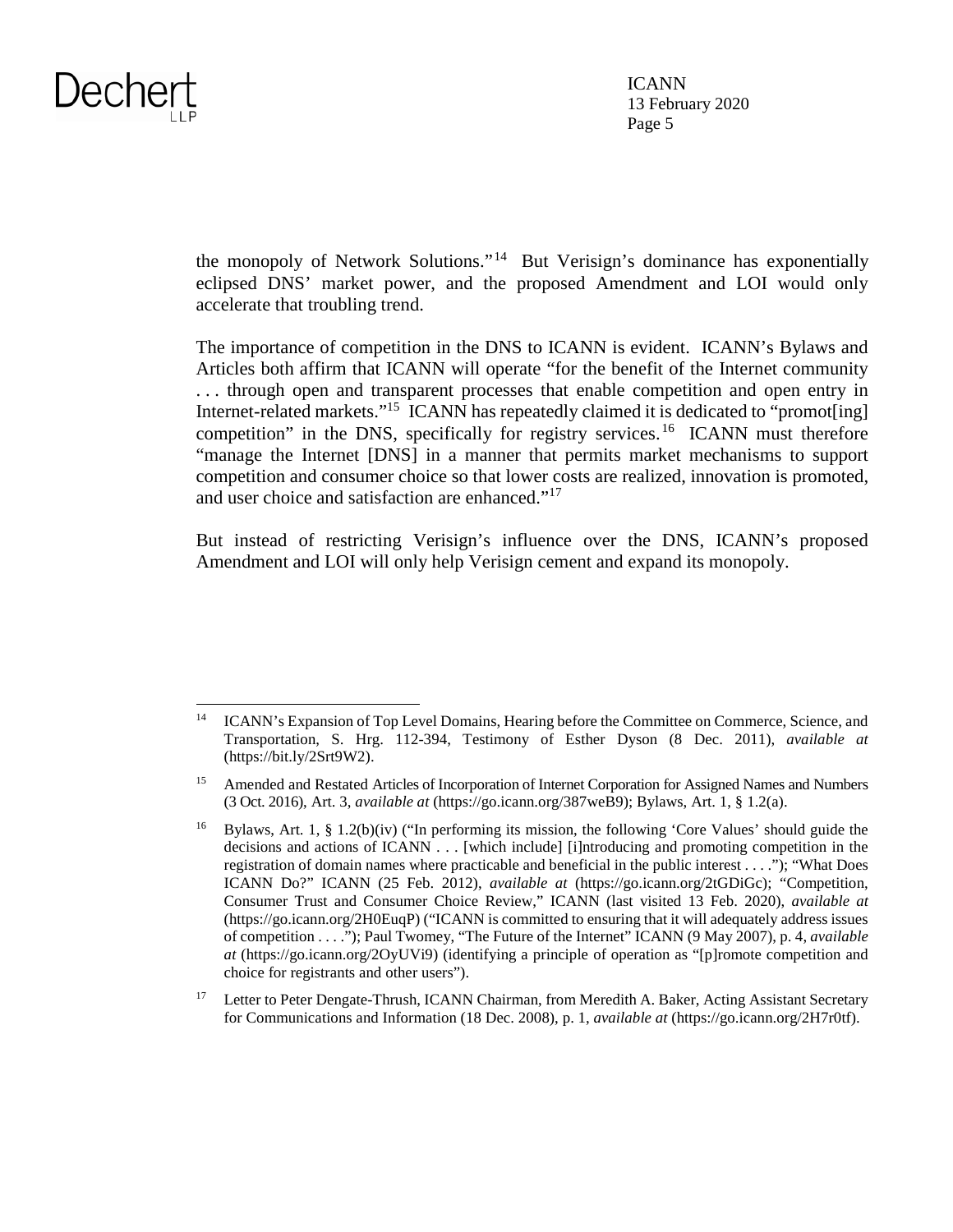

### **2. The Amendment Contains Several Problematic Revisions to the .COM Registry Agreement**

The Amendment's removal<sup>18</sup> of price caps on Verisign's operation of the .COM gTLD are therefore both unprecedented and inexplicable. There is no possible reason to believe that granting Verisign unilateral authority to raise the prices it charges for its .COM registry services on a yearly basis with absolutely no oversight by ICANN will increase competition or benefit the Internet community. In fact, it is guaranteed to have the opposite result.

Amended Section 7.3(d)(ii) grants Verisign unilateral discretion to "increase the Maximum Price" for Registry Services annually by 7% from 2020 to 2023, and then perpetually in the final four years of every six year period following (*i.e.*, again annually from 2026 to 2029, and so on).<sup>19</sup> Additionally, for any year in which Verisign does not raise prices purely as a matter of course, it still may raise prices by 7% to cover "incremental" costs and expenses incurred from actual or threatened attacks on the security or stability of the  $DNS<sup>20</sup>$  As discussed below, these price increases are not necessary, are not justified, and will not benefit anyone in the Internet community other than Verisign.

*First*, ICANN suggests in its public description of the Amendment that ICANN is somehow "obligat[ed]" to "align[]" the terms of its own Registry Agreement with Verisign with the Cooperative Agreement—and, more specifically, that ICANN is required to align the Amendment's terms with the "maximum pricing provision for registry services" articulated in Amendment 35 to the Cooperative Agreement.<sup>21</sup> But Amendment 35 did not prescribe or mandate a price increase. Rather, Amendment 35 merely *permits* Verisign

<sup>&</sup>lt;sup>18</sup> Although the Amendment only permits Verisign to increase the price for the .COM gTLD each year during the last four years of each six year period, in practice this will remove the price cap on the .COM gTLD, as there is no maximum limitation on these price increases. *See* "Third Amendment to the .COM Registry Agreement Proposed Draft – Subject to Approval" ICANN (3 Jan. 2020), pp. 6–7, *available at*  (https://go.icann.org/375ODwQ) (hereinafter, "**Amendment**").

<sup>&</sup>lt;sup>19</sup> *Id.*, ¶ 17, § 7.3(d)(ii). We expect that the .COM Registry Agreement between Verisign and ICANN will be renewed in 2024. First Amendment to .COM Registry Agreement (20 Oct. 2016), p. 1, *available at*  (https://go.icann.org/386xFzR).

<sup>&</sup>lt;sup>20</sup> Amendment,  $\P$  17,  $\S$  7.3(d)(iii).

<sup>&</sup>lt;sup>21</sup> *See* "Proposed Amendment 3 to the .COM Registry Agreement," ICANN (last visited 13 Feb. 2020), *available at* (https://go.icann.org/31zoGVG).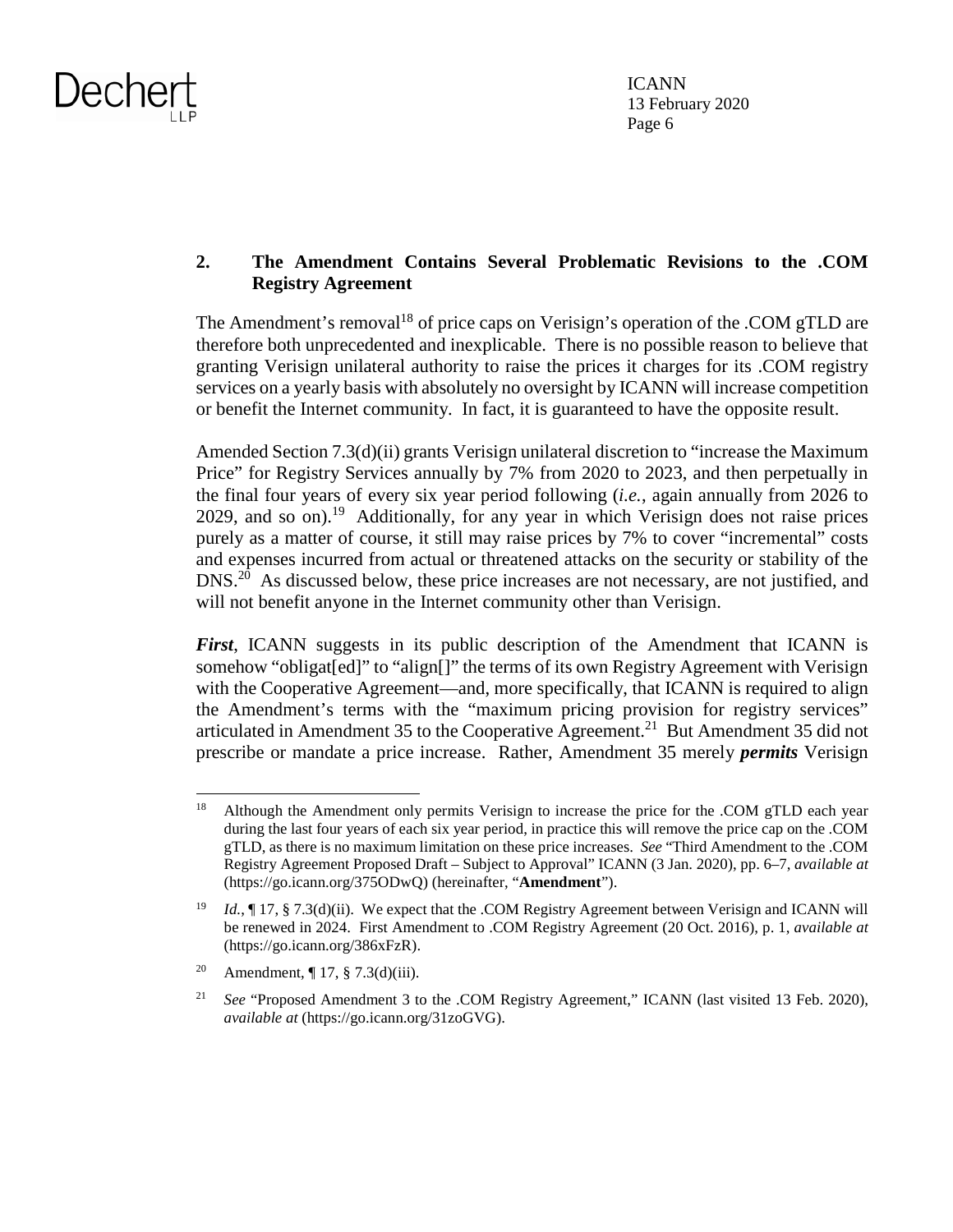ICANN 13 February 2020 Page 7

and ICANN to "agree to amend Section 7.3(d)(i) (Maximum Price)," while setting limits on their ability to do so and removing the prior pricing restrictions imposed by Amendment 32 to the Cooperative Agreement.<sup>22</sup> Nowhere does Amendment 35 *require* ICANN and Verisign to increase the prices for .COM registry services, let alone raise them to the maximum amount permitted by Amendment 35.

*Second*, any price increase is unnecessary and entirely unwarranted. Nothing about the nature or circumstances of Verisign's .COM registry services necessitates a yearly price increase. Rather, Verisign's revenue continues to *increase* on a yearly basis,<sup>23</sup> and its operating margin exceeds  $60\%$ —among the highest of any S&P 500 company.<sup>24</sup> By contrast, Verisign's yearly costs and expenses have *decreased* over the past decade.<sup>25</sup> And the Amendment does not require Verisign to provide any justification for its price increases, even in light of Verisign's continually decreasing costs. At bottom, there has been no change to the DNS, generally, or the circumstances surrounding Verisign's management of the .COM gTLD, specifically, that would warrant a price increase, let alone annual price increases instituted at Verisign's unilateral discretion.

*Third*, in the years Verisign does not raise prices pursuant to new Section 7.3(d)(ii), it may still raise prices by 7% so long as it does so because it purportedly incurred "incremental"

<sup>&</sup>lt;sup>22</sup> Amendment 35, ¶ 2.

<sup>23</sup> "Verisign Reports Third Quarter 2019 Results" Verisign (24 Oct. 2019), *available at* (https://bit.ly/2H1Di6D) (reporting "revenue of \$308 million for the third quarter of 2019, up 0.9 percent from the same quarter in 2018").

<sup>&</sup>lt;sup>24</sup> D. Dayen, "Special Investigation: The Dirty Secret Behind Warren Buffett's Billions," The Nation, *available at* (https://bit.ly/39cxbsa) (last visited on 13 Feb. 2020), p. 10 ("But in the third quarter of 2017, Verisign's operating income as a percentage of revenue hit 61.9 percent, putting it near the top of all companies in the S&P 500."). If its margins continue to grow at the current rate, within the next decade VeriSign will "post the highest rate of profitability of any public company on earth." *Id.*

<sup>25</sup> *See* 2018 Form 10-K, Verisign, Inc. (15 Feb. 2019), p. 28, *available at* (https://bit.ly/2OBe4QF); 2017 Form 10-K, Verisign, Inc. (16 Feb. 2018), p. 30, *available at* (https://bit.ly/386xXGX); 2016 Form 10- K, Verisign, Inc. (17 Feb. 2017), p. 29, *available at* (https://bit.ly/2Uwxnyd); 2015 Form 10-K, Verisign, Inc. (19 Feb. 2016), p. 28, *available at* (https://bit.ly/2OzQEvb); 2014 Form 10-K, Verisign, Inc. (13 Feb. 2015), p. 38 *available at* (https://bit.ly/3bs8Hx8); 2013 Form 10-K, Verisign, Inc. (21 Feb. 2014), p. 39, *available at* (https://bit.ly/2H3EAy4); 2012 Form 10-K, Verisign, Inc. (28 Feb. 2013), p. 33, *available at* (https://bit.ly/2Uy1yW2); 2011 Form 10-K, Verisign, Inc. (24 Feb. 2012), p. 38, *available at* (https://bit.ly/2GY4L9l).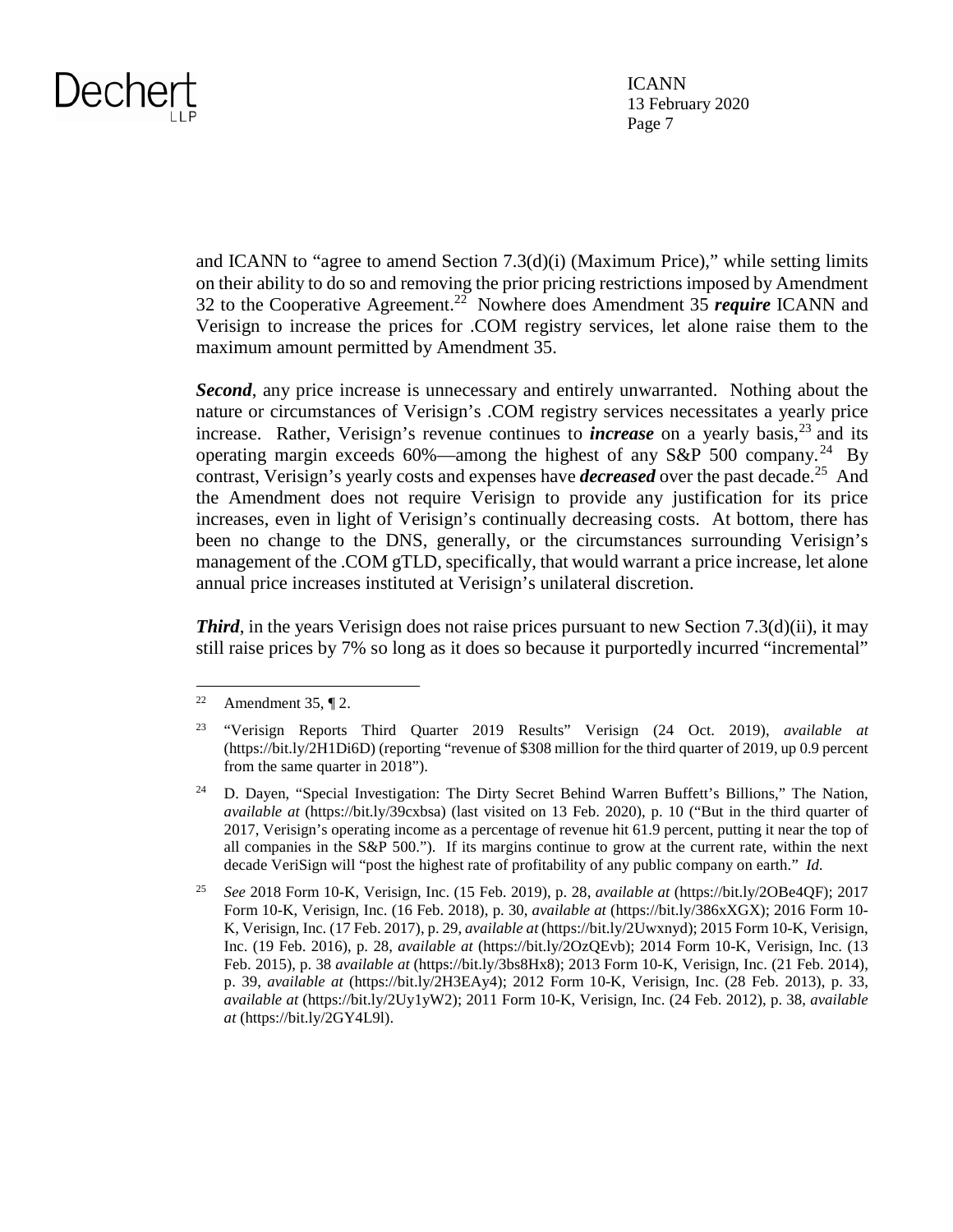ICANN 13 February 2020 Page 8

costs and expenses "resulting from an attack or threat of attack on the Security or Stability of the DNS."<sup>26</sup> But the Amendment sets no standards for what constitutes a requisite "attack or threat of attack on the Security or Stability of the DNS." Nor does the Amendment require Verisign to identify the requisite "attack or threat of attack" prompting the price increase. Nor does it even require that Verisign explain or provide justification for the claimed "incremental" costs and expenses supposedly warranting the 7% price increase. Rather, the Amendment effectively authorizes the imposition of annual and perpetual price increases for Verisign's registry services for the most popular, valuable, and important gTLD in the world.

*Finally*, the evergreen price increases authorized by the Amendment will have long-lasting and devastating consequences for the Internet community. Hundreds of millions of domain name registrants will suffer. Domestic and international businesses, non-profit and charitable organizations, religious institutions, humanitarian groups, and individual persons alike will pay more (and then more and then even more) for their .COM domain names, year after year, while Verisign's profits surge. Even worse, perpetual price increases like those permitted in the Amendment risk creating a cost-prohibitive barrier to the .COM gTLD, eliminating access to the world's most important gTLD to those who cannot afford to pay the price of admission.

### **3. The Amendment Raises Several Concerns Regarding ICANN's Relationship with Verisign**

These concerns are yet another in a series of blows to ICANN's public trust. The Internet community has rightly been concerned about the nature of ICANN's relationship with Verisign for years now. As described above, Verisign's control over the .COM gTLD gives it significant market power and leverage. Because of its legacy status and first-mover effects, .COM remains by far the most popular gTLD; it likely will continue to dominate the market for decades to come. And because Verisign's domination of this critical resource will renew automatically for the foreseeable future, Verisign's actions should be subject to heightened scrutiny. Instead, the proposed Amendment and accompanying LOI perversely grant Verisign *more* power with *less* oversight. The only rational explanation for this inexplicable proposal is that ICANN's and Verisign's relationship is far too

Amendment, ¶ 17, § 7.3(d)(iii).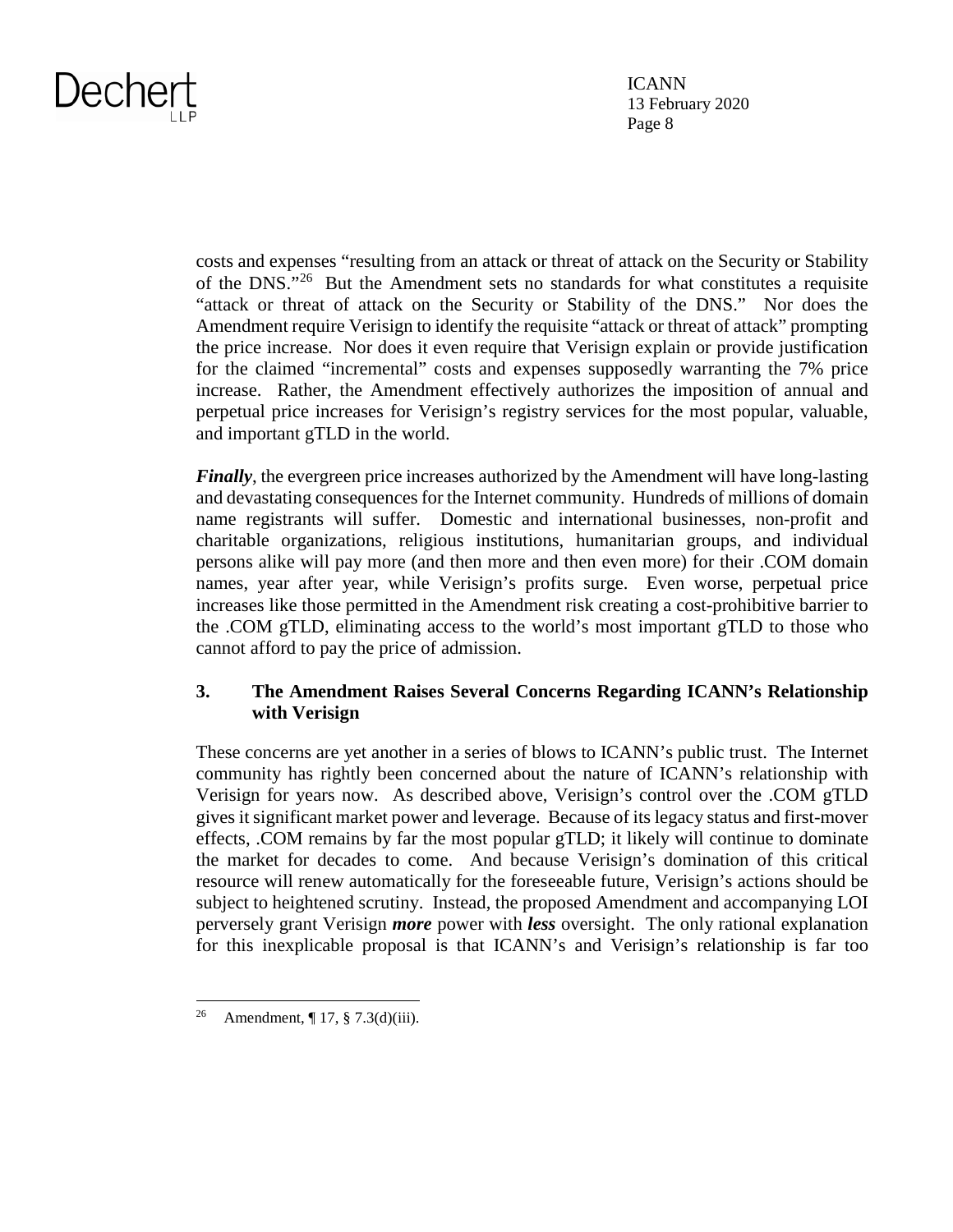

ICANN 13 February 2020 Page 9

familiar, and has resulted in an arrangement where ICANN and Verisign profit themselves at the expense of the public.

ICANN's responsibility is to the Internet community and public as a whole, not to Verisign. When it first took command of the DNS, ICANN appeared to take that responsibility seriously. When Verisign began to abuse its control of .COM by unilaterally implementing SiteFinder, ICANN stepped in and insisted that Verisign suspend the service.<sup> $27$ </sup> Verisign struck back. After a heated series of legal complaints that showcased Verisign's power, ICANN granted Verisign one of the most lopsided settlement agreements imaginable: a contractual right-to-renewal of the most valuable gTLD, the ability to raise prices on that gTLD, and license to operate almost purely for profit without any need to invest in research or development. In return, ICANN obtained cash in the form of Verisign's promise to increase its payments to ICANN.

Thus began years of ICANN treating Verisign not with the oversight and scrutiny that should accompany the .COM registry, but with the deference and docility that one would expect from business partners. For years afterwards, Verisign negotiated price increases for .COM domains every chance it could. In 2012, ICANN was poised to allow further price increases—again in exchange for increased payments from Verisign—before the United States Government intervened and capped the price on .COM registries.

ICANN's tolerance of Verisign's efforts to increase its profits from the .COM domain extends to Verisign's clear efforts to circumvent and even re-write ICANN policies and procedures—further confirming the hand-in-glove nature of their relationship. In 2016, ICANN turned a blind eye as Verisign secretly attempted to secure the rights to the .WEB gTLD, the only new gTLD that can likely compete with .COM, by indirectly and improperly participating in the .WEB auction through a straw purchaser. In 2018, a senior Verisign employee and the chair of the committee in charge of drafting procedures for ICANN's Independent Review Process ("**IRP**") (the IRP-Implementation Oversight Team) used his position to influence the amendment of the procedures to include specific language that would allow Verisign to participate in an IRP contesting *ICANN's actions*

<sup>27</sup> "Advisory Concerning Demand to Remove VeriSign's Wildcard" ICANN (3 Oct. 2003), *available at* (https://go.icann.org/2H0FoDJ). SiteFinder was a "wildcard" service that "create[d] a registrysynthesized address record in response to lookups of domains that are not otherwise present in the zone." *Id.* The service "redirect [ed] traffic that would otherwise have resulted in a 'no domain' response to a VeriSign-operated website with links to alternative choices and to a search engine." *Id.*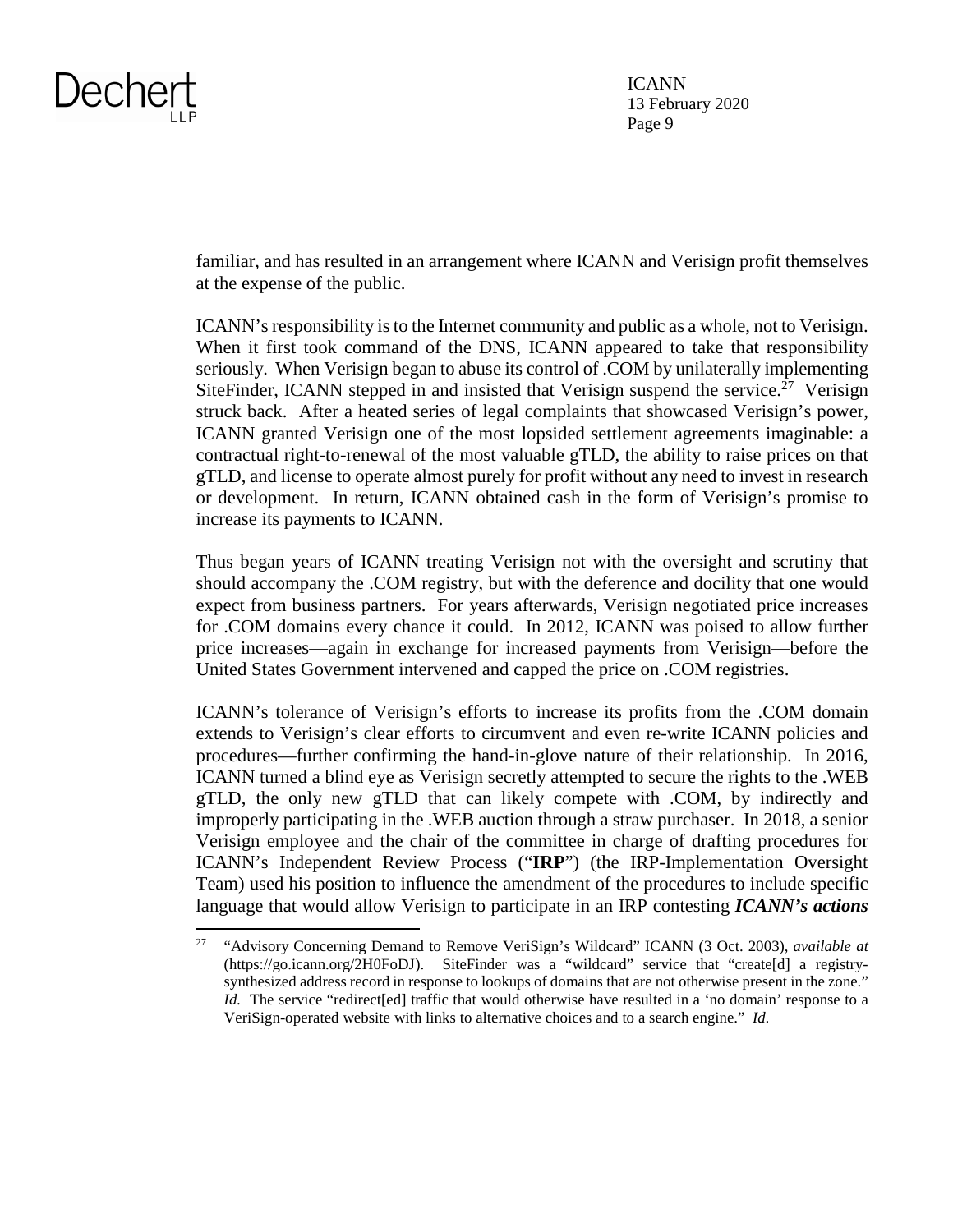ICANN 13 February 2020 Page 10

in response to the .WEB auction. That new language now controls the only process designed to hold ICANN accountable, and exists purely for Verisign's benefit. Yet, ICANN not only assisted in drafting this language but also has defended Verisign's manipulation of ICANN's rule-making processes.

At bottom, the proposed Amendment and accompanying LOI put a spotlight on several aspects of the ICANN-Verisign relationship that should concern all members of the Internet community, and call into question whether ICANN truly still acts for the benefit of the Internet community as a whole and not only its most powerful member.

*First*, ICANN once again is allowing Verisign to raise registry prices on .COM in exchange for payments from Verisign. As the LOI makes clear, Verisign has committed to pay ICANN USD 20 million over a five-year period, allegedly to support "the security, stability and resilience of the DNS."<sup>28</sup> Yet ICANN has for years worked to preserve the security and stability of the DNS. So far as the public knows, nothing has changed regarding ICANN's work on this matter that would necessitate an extra USD 20 million. This begs the question, made only more obvious in light of ICANN and Verisign's history: Why is Verisign really paying ICANN USD 20 million?

Relatedly, the proposed Amendment reveals that Verisign will now pay ICANN an extra fee any time the registration term on a domain is extended.<sup>29</sup> And though the proposed USD 0.25 fee may not seem like much, Verisign would be paying these potential fees on over 144 million registered .COM domains indefinitely—the potential boon to ICANN is therefore enormous. The Internet community deserves to know ICANN's true motivations for lifting the price caps on .COM in exchange for such payments from Verisign.

*Second*, the LOI contains language that appears only to further cement ICANN and Verisign's relationship and hold them out as partners. For example, the LOI states that "ICANN *and Verisign*" will take "a leadership role in combating Security Threats"; "ICANN *and Verisign*" will somehow jointly "determine the appropriate process for, and development and implementation of, 'best practices' related to combating Security

<sup>28</sup> "Letter of Intent Proposed Draft – Subject to Approval" ICANN (3 Jan. 2020), ¶ 2, *available at*  (https://go.icann.org/3bj4prK) (hereinafter, "**LOI**").

<sup>29</sup> Amendment, ¶ 16. ICANN does not expect such payments from any other registry. *See* "Base Registry Agreement" ICANN (31 July 2017), § 6.1, *available at* (https://go.icann.org/31DOu2L).